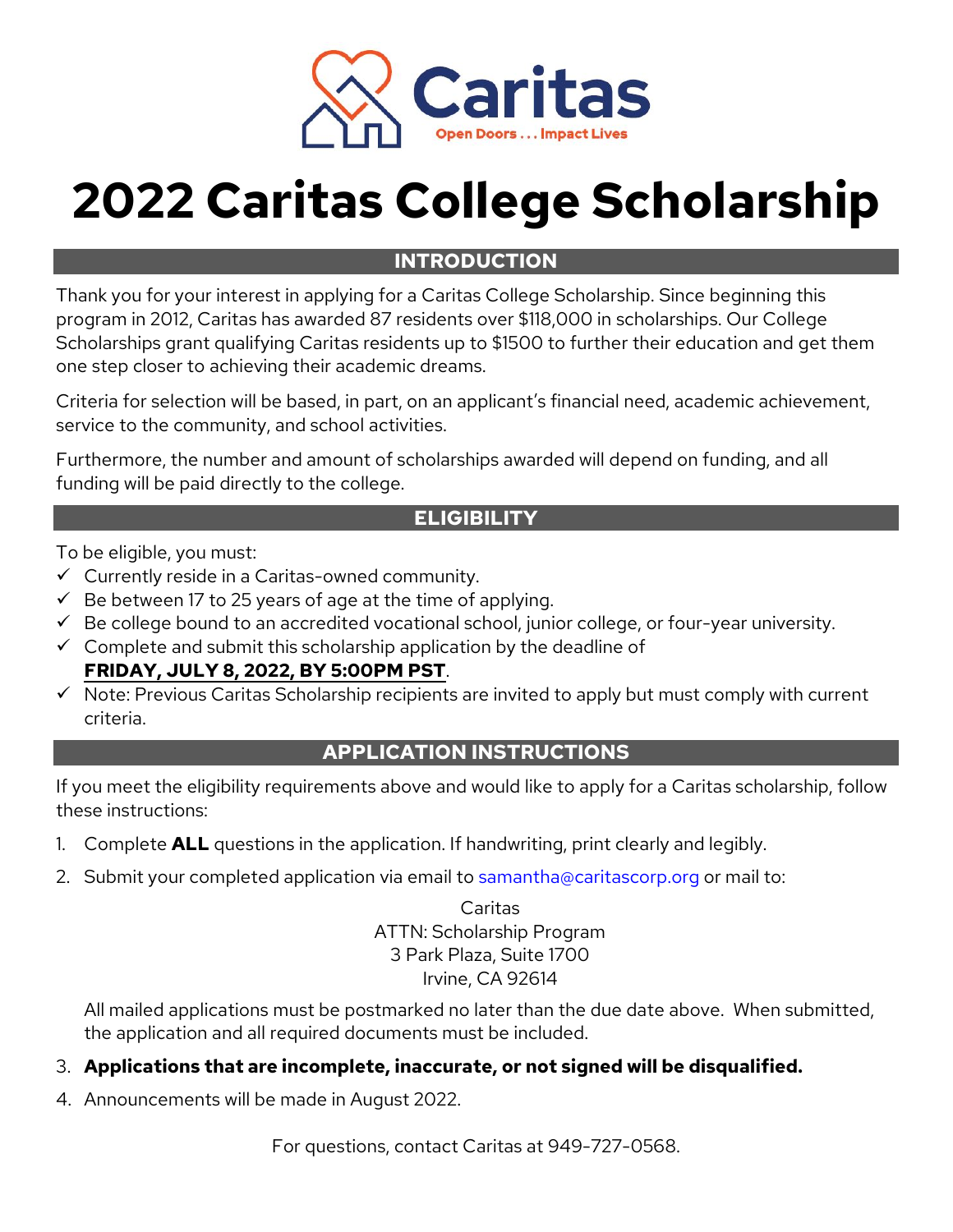# **Caritas College Scholarship Application**

Before filling out this application, review the eligibility criteria listed on the cover page or on our website at www.caritascorp.org/caritas-programs. When filling out the application, follow instructions, type or print legibly and **complete ALL the questions**. **Applications are due FRIDAY, JULY 8, 2022, BY 5:00PM PST**.

| <b>APPLICANT INFORMATION</b>           |                                                                                                                  |  |  |  |  |  |  |
|----------------------------------------|------------------------------------------------------------------------------------------------------------------|--|--|--|--|--|--|
| <b>Applicant Full Name:</b>            | Date of Birth:                                                                                                   |  |  |  |  |  |  |
|                                        | Do you reside in a Caritas community? Ves No Which community?                                                    |  |  |  |  |  |  |
| <b>Contact Information</b>             |                                                                                                                  |  |  |  |  |  |  |
| <b>Street Address:</b>                 |                                                                                                                  |  |  |  |  |  |  |
| <b>City, State, Zip Code:</b>          |                                                                                                                  |  |  |  |  |  |  |
| <b>Mobile Phone:</b><br>Email:         | <b>Other Phone:</b>                                                                                              |  |  |  |  |  |  |
|                                        |                                                                                                                  |  |  |  |  |  |  |
|                                        | <b>EDUCATIONAL BACKGROUND</b>                                                                                    |  |  |  |  |  |  |
|                                        | For High School Graduates / First-time College Students Only                                                     |  |  |  |  |  |  |
|                                        | If you earned a high school diploma/GED certificate and have not attended college, please fill out this section. |  |  |  |  |  |  |
|                                        | (If you started college, go to the next section titled 'For Current Postsecondary / College Students'.)          |  |  |  |  |  |  |
|                                        | <b>HIGH SCHOOL EDUCATION</b>                                                                                     |  |  |  |  |  |  |
| <b>High School Name:</b>               |                                                                                                                  |  |  |  |  |  |  |
| <b>Graduation Year:</b>                | <b>Cumulative GPA:</b>                                                                                           |  |  |  |  |  |  |
|                                        | List awards or special recognitions you have received in high school. (Example: Honor Roll, 2020-2021)           |  |  |  |  |  |  |
|                                        |                                                                                                                  |  |  |  |  |  |  |
|                                        |                                                                                                                  |  |  |  |  |  |  |
|                                        | <b>List your high school activities.</b> (Example: clubs, sports, theatre & arts)                                |  |  |  |  |  |  |
|                                        |                                                                                                                  |  |  |  |  |  |  |
|                                        |                                                                                                                  |  |  |  |  |  |  |
|                                        |                                                                                                                  |  |  |  |  |  |  |
|                                        | Explain which activity is most significant to you.                                                               |  |  |  |  |  |  |
|                                        |                                                                                                                  |  |  |  |  |  |  |
|                                        |                                                                                                                  |  |  |  |  |  |  |
|                                        | <b>COLLEGE EDUCATION</b>                                                                                         |  |  |  |  |  |  |
| Name of College you will be attending: |                                                                                                                  |  |  |  |  |  |  |
| <b>Street Address:</b>                 |                                                                                                                  |  |  |  |  |  |  |
| City, State, Zip Code:                 |                                                                                                                  |  |  |  |  |  |  |
| Intended Major:                        | <b>Student ID Number:</b>                                                                                        |  |  |  |  |  |  |
|                                        |                                                                                                                  |  |  |  |  |  |  |
| aritas                                 | 2022 Caritas College Scholarship Application   2 of 6                                                            |  |  |  |  |  |  |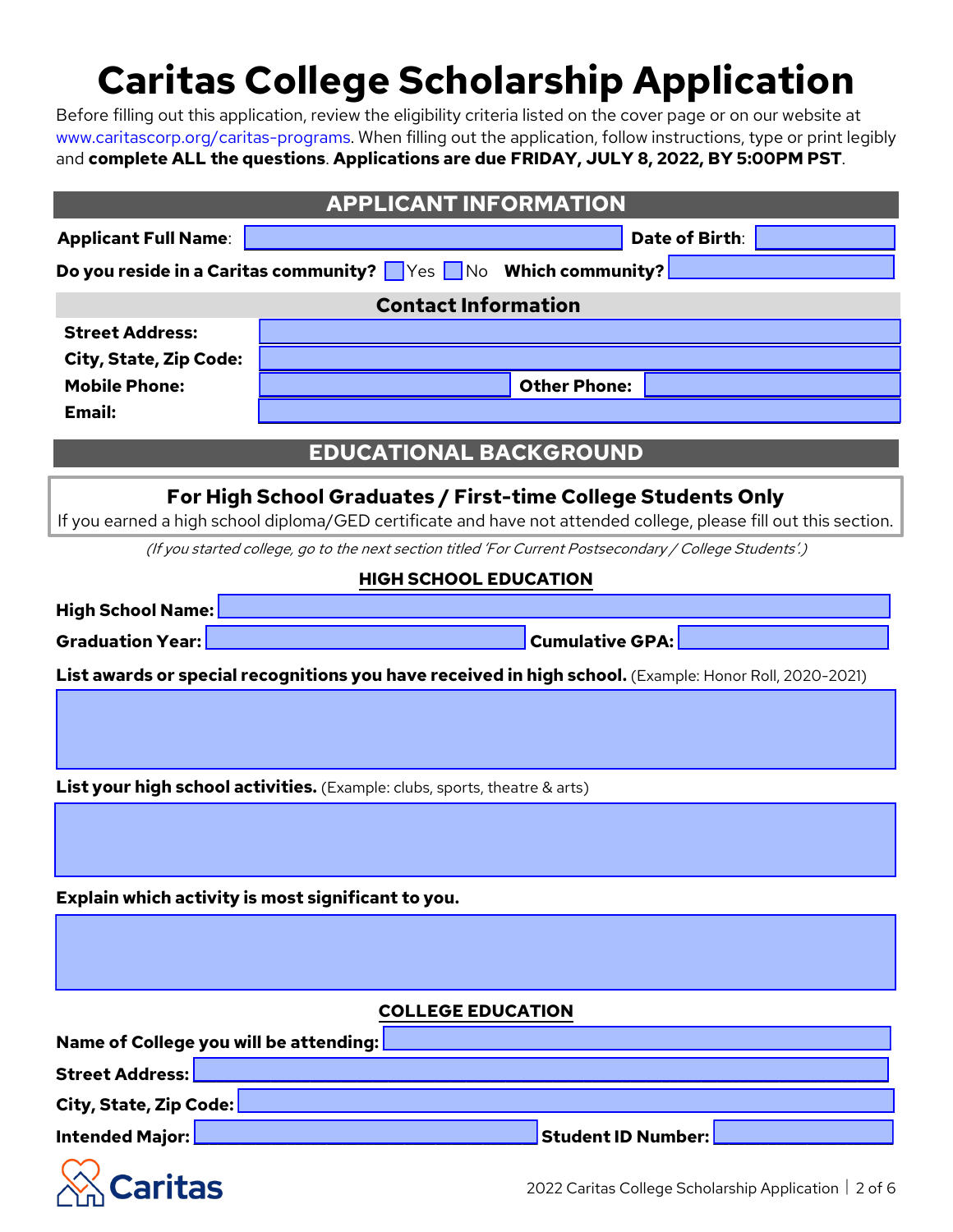#### **For Current Postsecondary / College Students Only**

If you started college or are in a postsecondary education program, please fill out this section.

# **HIGH SCHOOL EDUCATION High School Name: Graduation Year:** \_\_\_\_\_\_\_\_\_\_\_\_\_\_\_\_\_\_\_\_\_\_\_\_\_\_\_\_\_\_\_\_\_\_\_\_\_\_\_\_\_ **Cumulative GPA:** \_\_\_\_\_\_\_\_\_\_\_\_\_\_\_\_\_\_\_\_\_\_\_\_\_\_\_ **COLLEGE EDUCATION** List all the colleges or universities you have attended in chronological order (oldest to most current). **1. College Name:** I am currently attending this college. □ Yes □ No Years Attended: From To To Street Address: City, State, Zip Code: Intended Field of Study (Major): Intended Minors: Student ID Number: George Communication of the Communication of GPA: **2. College Name:** \_\_\_\_\_\_\_\_\_\_\_\_\_\_\_\_\_\_\_\_\_\_\_\_\_\_\_\_\_\_\_\_\_\_\_\_\_\_\_\_\_\_\_\_\_\_\_\_\_\_\_\_\_\_\_\_\_\_\_\_\_\_\_\_\_\_\_\_\_\_\_\_\_\_\_\_\_\_\_\_\_\_\_\_\_\_\_ I am currently attending this college. □ Yes □ No Years Attended: From To Street Address: City, State, Zip Code: Intended Field of Study (Major): Intended Minors: Student ID Number: Germany Communication of the Communication of the GPA: **3. College Name:** I am currently attending this college. □ Yes □ No Years Attended: From To Street Address: City, State, Zip Code: Intended Field of Study (Major): Intended Minors: Student ID Number: Germany Communication of the Communication of the GPA:

**List awards, scholarships, publications, or special recognitions you have received in college.** 

**List your college activities.** (Example: clubs, sports, theatre & arts)

**Explain which activity is most significant to you.**

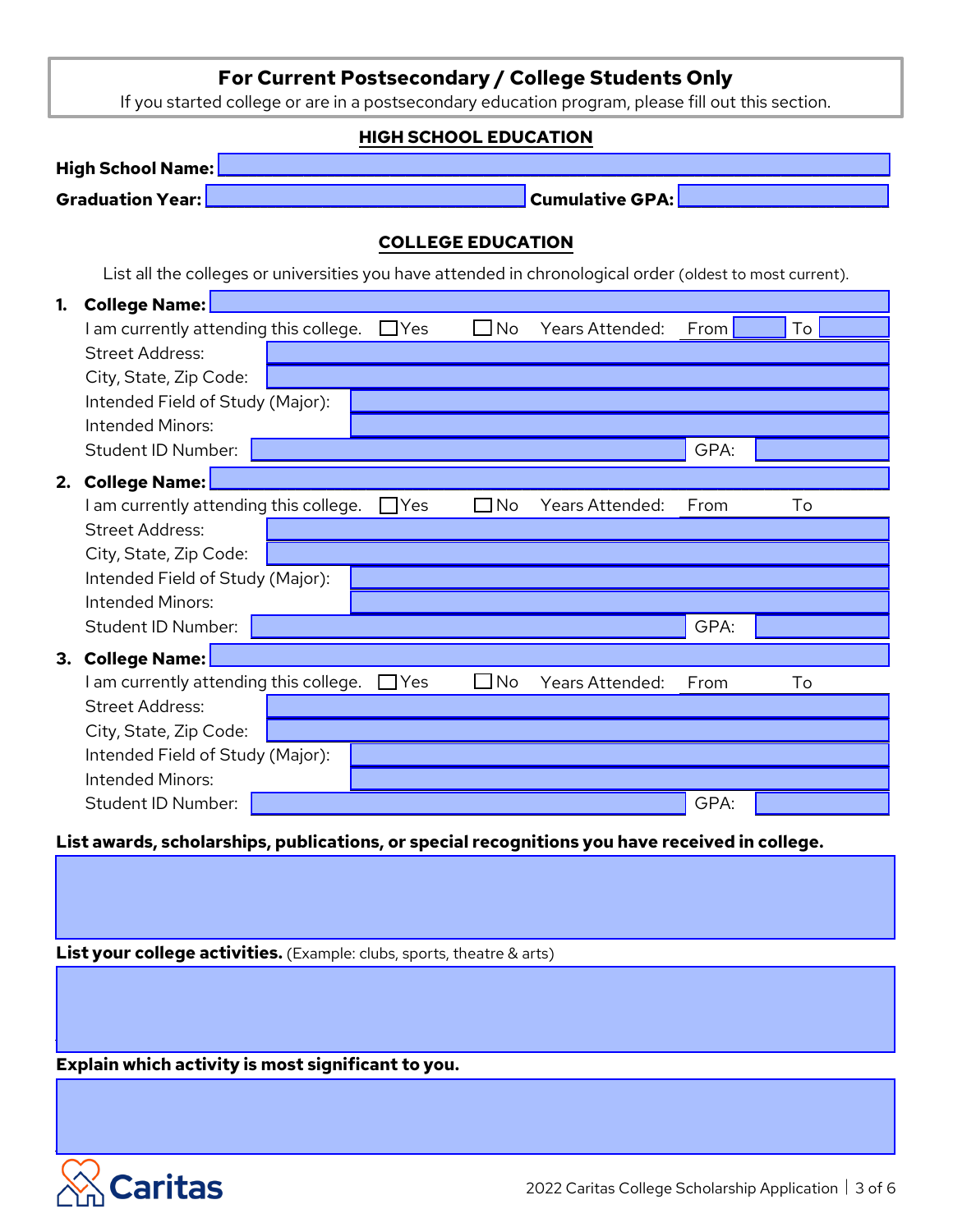# **COMMUNITY ACTIVITIES**

List any of your current community activities. (Example: volunteering, professional groups)

#### **List any personal achievements.**

#### **WORK EXPERIENCE**

**If applicable, list any professional experience** (part-time or full-time jobs, internships, work-study, etc.)**.** 

| Employer / Company | Your Title | Dates Employed |
|--------------------|------------|----------------|
|                    |            |                |
|                    |            |                |
|                    |            |                |

#### **ADDITIONAL INFORMATION**

**Please tell us about your motivation to go to college or to pursue your current program or degree.**

**Explain any special circumstances that the committee should consider when evaluating your application.** 

**PREVIOUS SCHOLARSHIP RECIPIENTS ONLY: What kind of impact did the scholarship you received from Caritas have on you and your post-secondary education and goals?**

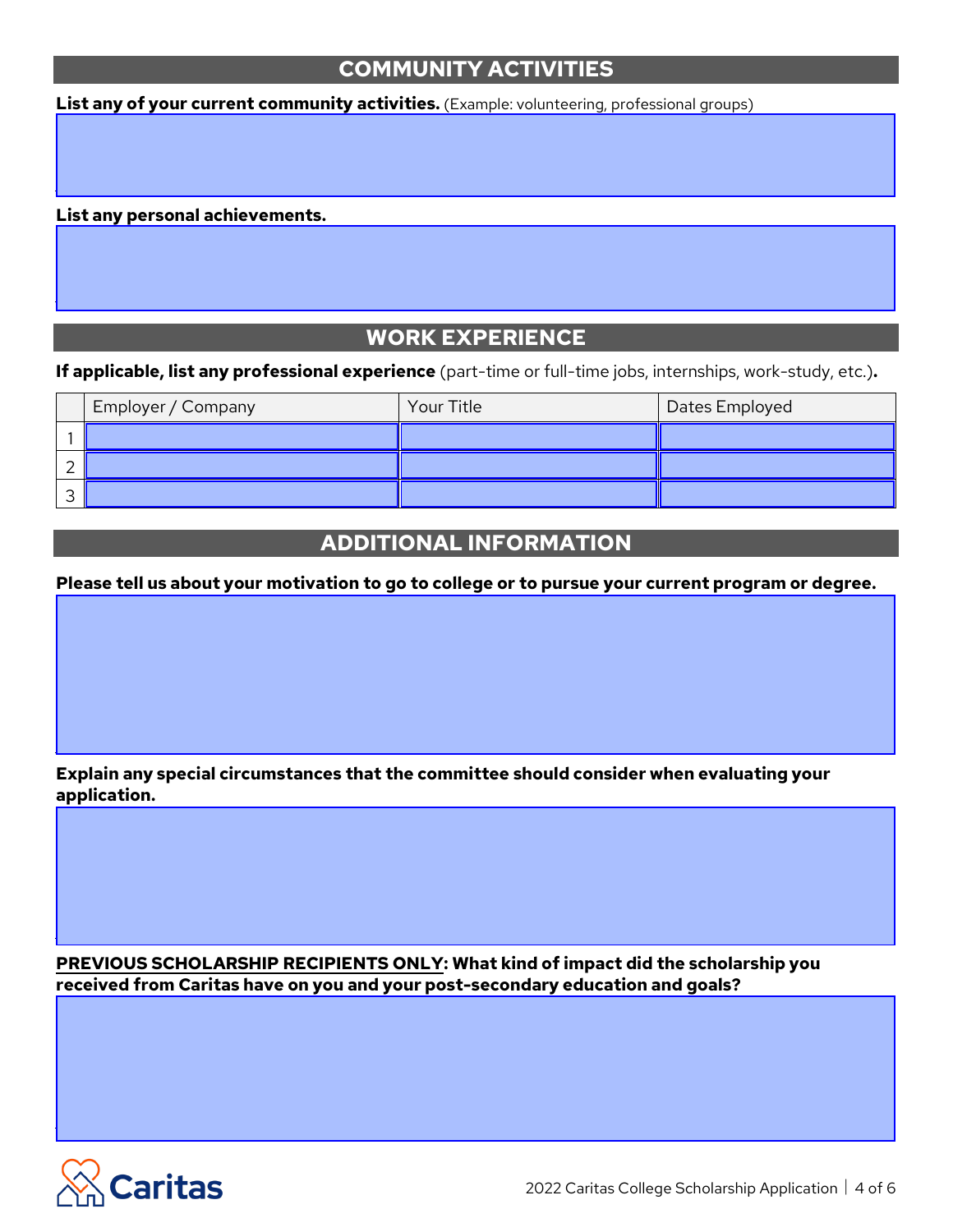# **REFERENCES**

#### **Include two professional or academic references that the Scholarship Committee can contact to learn more about you. Provide both their phone and email information.** Information shared between the Committee and your References will remain confidential.

Professional or Academic Reference #1

| Full Name:                            |  |          |  |  |  |  |  |  |  |
|---------------------------------------|--|----------|--|--|--|--|--|--|--|
| Title:                                |  | Company: |  |  |  |  |  |  |  |
| Phone:                                |  | Email:   |  |  |  |  |  |  |  |
| Professional or Academic Reference #2 |  |          |  |  |  |  |  |  |  |
| Full Name:                            |  |          |  |  |  |  |  |  |  |
| Title:                                |  | Company: |  |  |  |  |  |  |  |
| Phone:                                |  | Email:   |  |  |  |  |  |  |  |

# **ESSAY QUESTION**

#### **Write a typed essay (at least 700 words) on the following**:

"Describe your picture of a fulfilled life?"

# **REQUIRED DOCUMENTS**

Submit **ALL** these documents with your application.

If there are any missing or incorrect documents, your application will be considered incomplete.

#### □ **<sup>A</sup> typed and final essay** based on the question above

#### □ **A copy of your most recent academic transcript** –

- a. A high school/GED transcript OR
- b. An official college transcript (if you have completed college courses)

#### □ **A copy of your college tuition bill for Fall 2022**

□ **Proof of enrollment**. You must submit ONE of the following –

- a. A scanned copy of your student ID card that clearly states you are enrolled during Fall 2022, OR
- b. An official or unofficial transcript showing the courses you are enrolled in for Fall 2022, OR
- c. An official letter or certificate from your college admissions or registrar's office that states you are enrolled for Fall 2022.

#### **IMPORTANT:**

- Submit documents as originals, paper copies, or PDF files. Avoid using screen shots or partial scans.
- Documents from a college institution must show the college/university name, your name, and student ID number.
- Acceptance letters will not be acknowledged as proof of enrollment. They do not confirm that you are enrolled in a college/university.